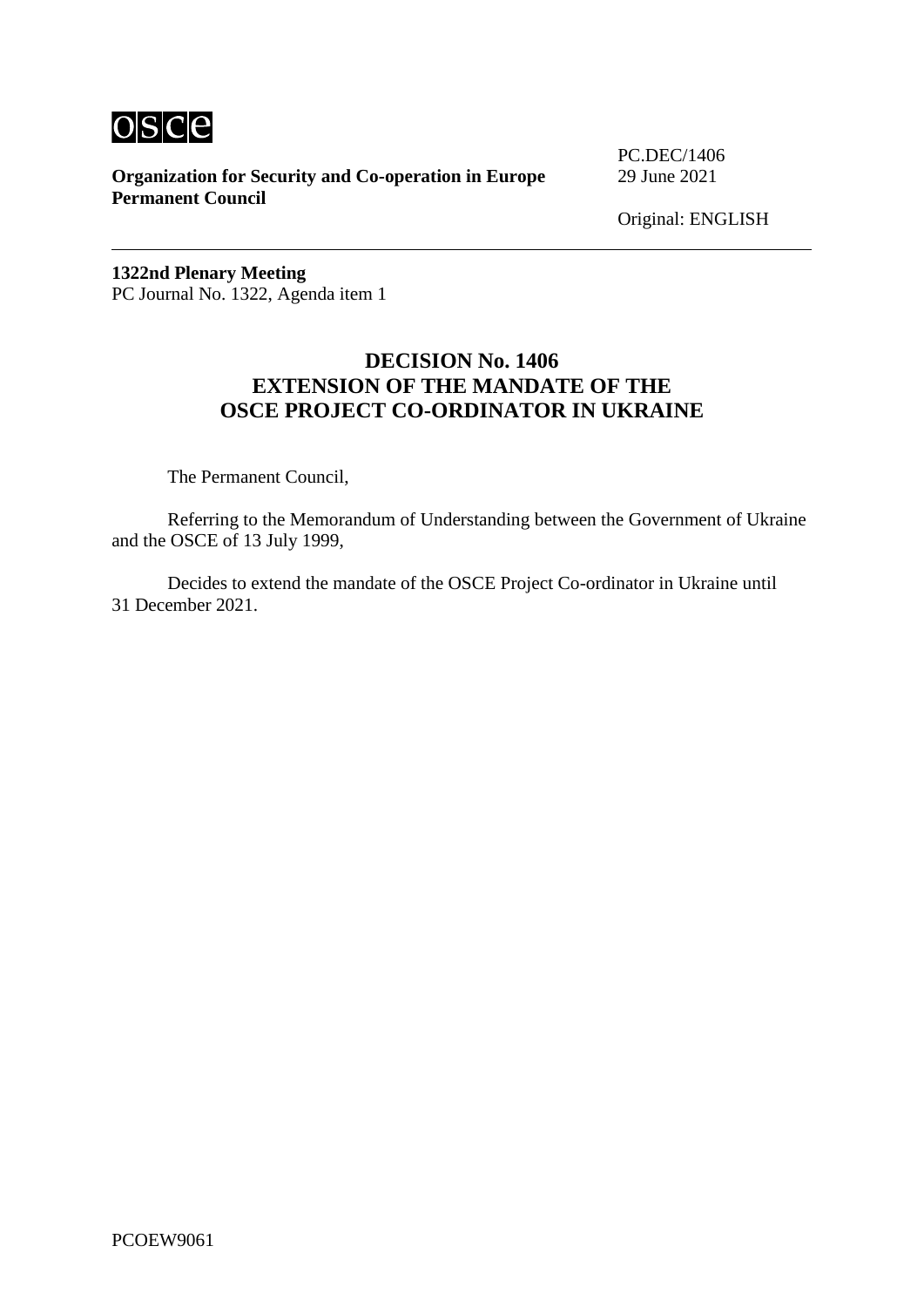Original: ENGLISH

# **INTERPRETATIVE STATEMENT UNDER PARAGRAPH IV.1(A)6 OF THE RULES OF PROCEDURE OF THE ORGANIZATION FOR SECURITY AND CO-OPERATION IN EUROPE**

By the delegation of Ukraine:

"Madam Chairperson,

In connection with adoption of the Permanent Council decision on the extension of the mandate of the OSCE Project Co-ordinator in Ukraine, the delegation of Ukraine would like to make the following interpretative statement under paragraph IV.1(A)6 of the OSCE Rules of Procedure.

The Autonomous Republic of Crimea and the city of Sevastopol, which are an integral part of Ukraine, were illegally occupied and subjected to attempted annexation by the Russian Federation in violation of the OSCE principles and commitments and norms of international law. The sovereignty and territorial integrity of Ukraine within its internationally recognized borders are safeguarded by the Constitution and legislation of Ukraine and norms of international law.

The territorial integrity of Ukraine within its internationally recognized borders was reconfirmed by the United Nations General Assembly resolutions:

- 68/262 'Territorial integrity of Ukraine' of 27 March 2014;
- 71/205 'Situation of human rights in the Autonomous Republic of Crimea and the city of Sevastopol (Ukraine)' of 19 December 2016;
- 72/190 'Situation of human rights in the Autonomous Republic of Crimea and the city of Sevastopol, Ukraine' of 19 December 2017;
- 73/263 'Situation of human rights in the Autonomous Republic of Crimea and the city of Sevastopol, Ukraine' of 22 December 2018;
- 74/168 'Situation of human rights in the Autonomous Republic of Crimea and the city of Sevastopol, Ukraine' of 18 December 2019; and
- 75/192 'Situation of human rights in the Autonomous Republic of Crimea and the city of Sevastopol, Ukraine' of 16 December 2020; as well as by resolutions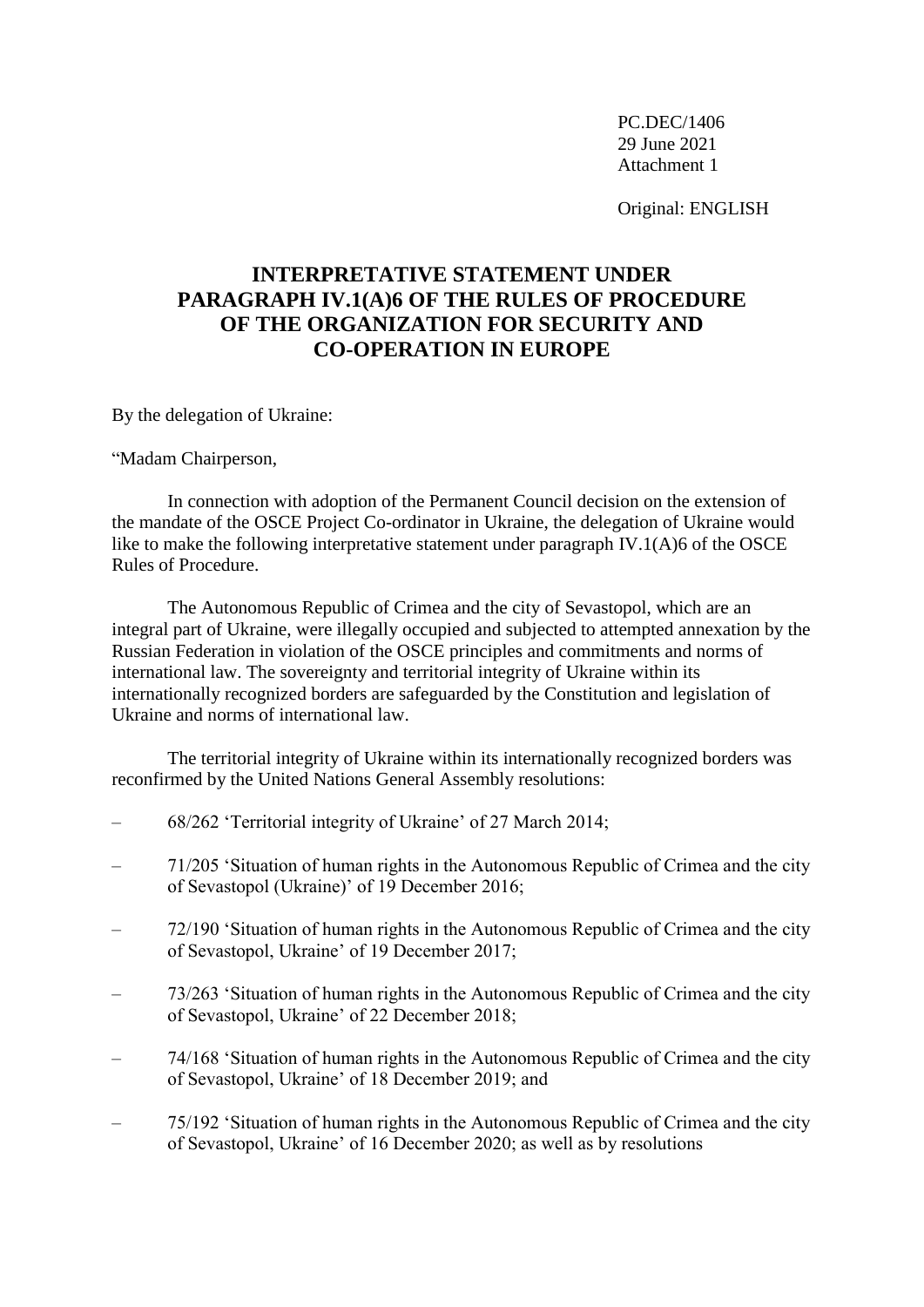- 73/194 'The problem of the militarization of the Autonomous Republic of Crimea and the city of Sevastopol, Ukraine, as well as parts of the Black Sea and the Sea of Azov' of 17 December 2018;
- 74/17 'The problem of the militarization of the Autonomous Republic of Crimea and the city of Sevastopol, Ukraine, as well as parts of the Black Sea and the Sea of Azov' of 9 December 2019; and
- 75/29 'The problem of the militarization of the Autonomous Republic of Crimea and the city of Sevastopol, Ukraine, as well as parts of the Black Sea and the Sea of Azov' of 7 December 2020.

Ukraine emphasizes that the mandate of the OSCE Project Co-ordinator in Ukraine covers the whole territory of Ukraine within its internationally recognized borders, including the Autonomous Republic of Crimea and the city of Sevastopol.

The delegation of Ukraine requests that this statement be attached to this decision and registered in the journal of the day.

Thank you, Madam Chairperson."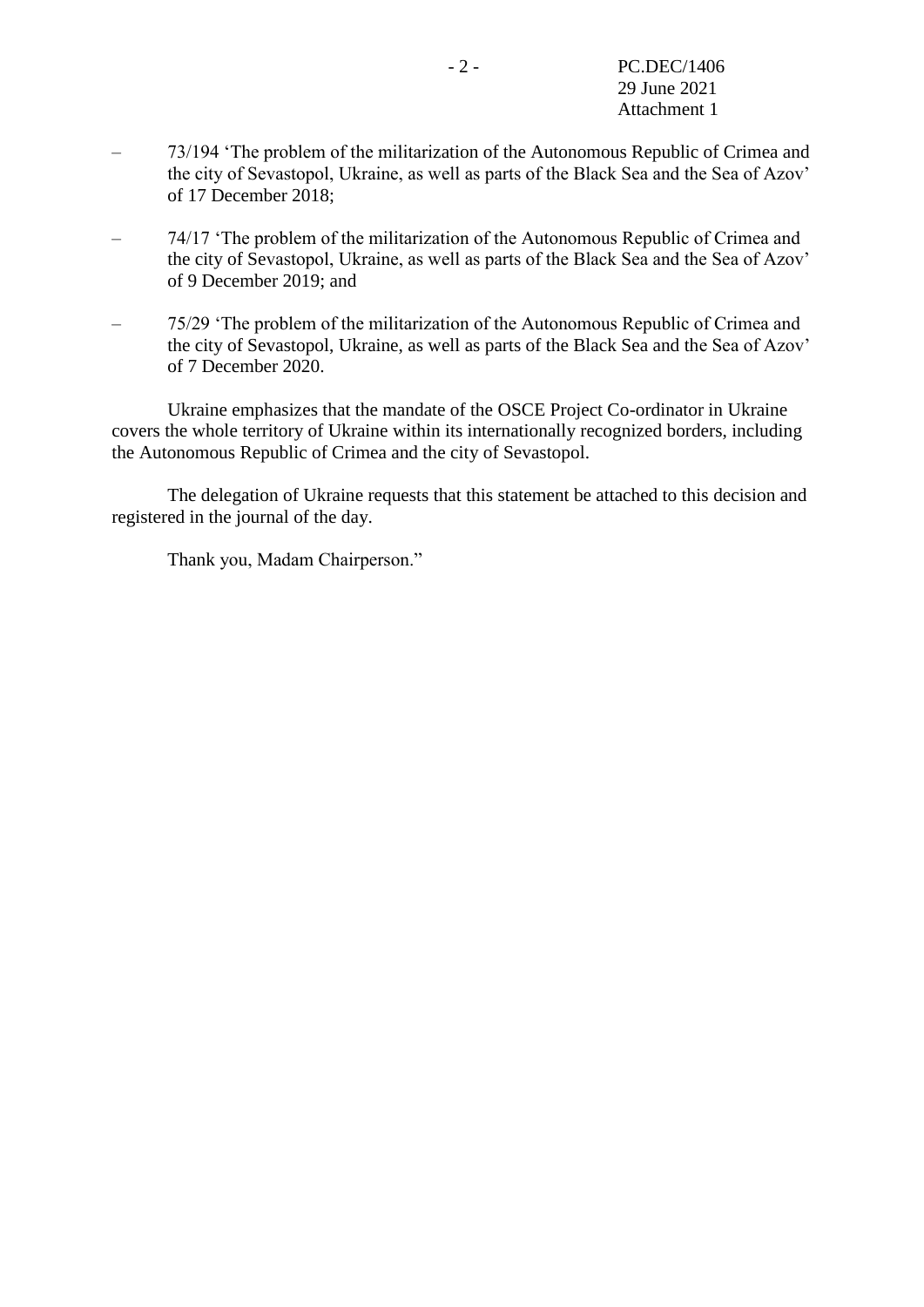Original: ENGLISH

# **INTERPRETATIVE STATEMENT UNDER PARAGRAPH IV.1(A)6 OF THE RULES OF PROCEDURE OF THE ORGANIZATION FOR SECURITY AND CO-OPERATION IN EUROPE**

The delegation of Portugal, in its capacity as EU Presidency, passed the floor to the representative of the European Union, who delivered the following statement:

"In connection with the Permanent Council decision on the extension of the mandate of the OSCE Project Co-ordinator in Ukraine, the European Union would like to make the following interpretative statement under the relevant provisions of the OSCE Rules of Procedure.

The European Union stresses that the mandate of the OSCE Project Co-ordinator in Ukraine covers the whole territory of Ukraine within its internationally recognized borders, including the Autonomous Republic of Crimea and the city of Sevastopol.

We request that this statement be attached to the journal of the day as well as to the decision in question."

<span id="page-3-0"></span>The candidate c[o](#page-3-0)untries the Republic of North Macedonia<sup>1</sup>, Montenegro<sup>1</sup> and Albania<sup>[1](#page-3-0)</sup>, and the European Free Trade Association countries Iceland and Norway, members of the European Economic Area, as well as Ukraine, the Republic of Moldova, Georgia, Andorra and San Marino align themselves with this statement.

1

<sup>1</sup> The Republic of North Macedonia, Montenegro and Albania continue to be part of the Stabilisation and Association Process.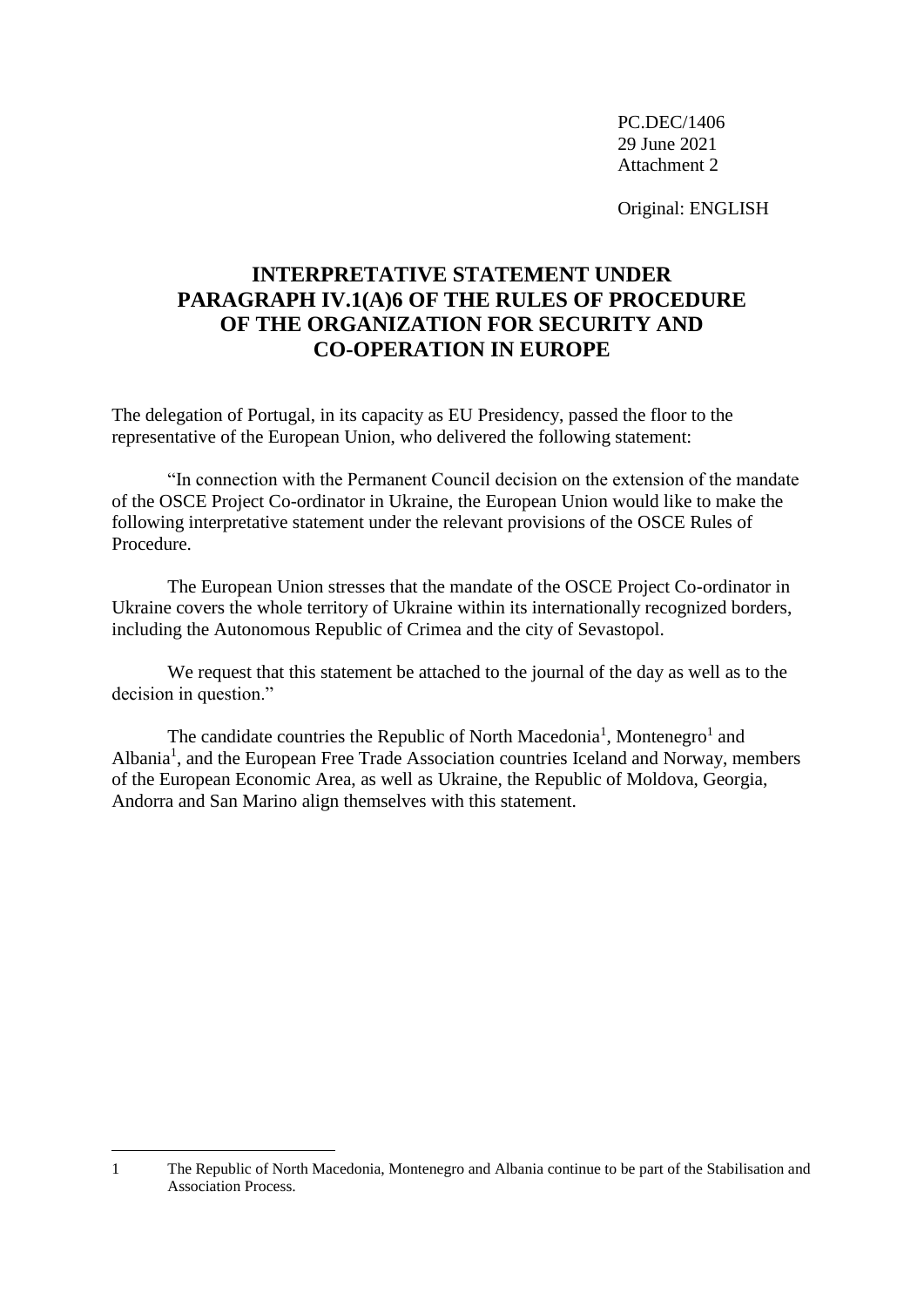Original: ENGLISH

## **INTERPRETATIVE STATEMENT UNDER PARAGRAPH IV.1(A)6 OF THE RULES OF PROCEDURE OF THE ORGANIZATION FOR SECURITY AND CO-OPERATION IN EUROPE**

By the delegation of the United Kingdom:

"Thank you, Madam Chairperson.

In connection with the Permanent Council decision just adopted on the extension of the mandate of the OSCE Project Co-ordinator in Ukraine, the United Kingdom would like to make the following interpretative statement under paragraph IV.1(A)6 of the OSCE Rules of Procedure.

We recall our resolute support to the sovereignty and territorial integrity of Ukraine within its international borders, including its territorial waters. We strongly condemn Russia's illegal annexation of the Autonomous Republic of Crimea and the city of Sevastopol, which the United Kingdom will not recognize. We join our international partners in reiterating that the mandate of the Project Co-ordinator in Ukraine covers the entire territory of Ukraine within its internationally recognized borders, including Crimea.

I request that this statement be attached to the decision and to the journal of the day."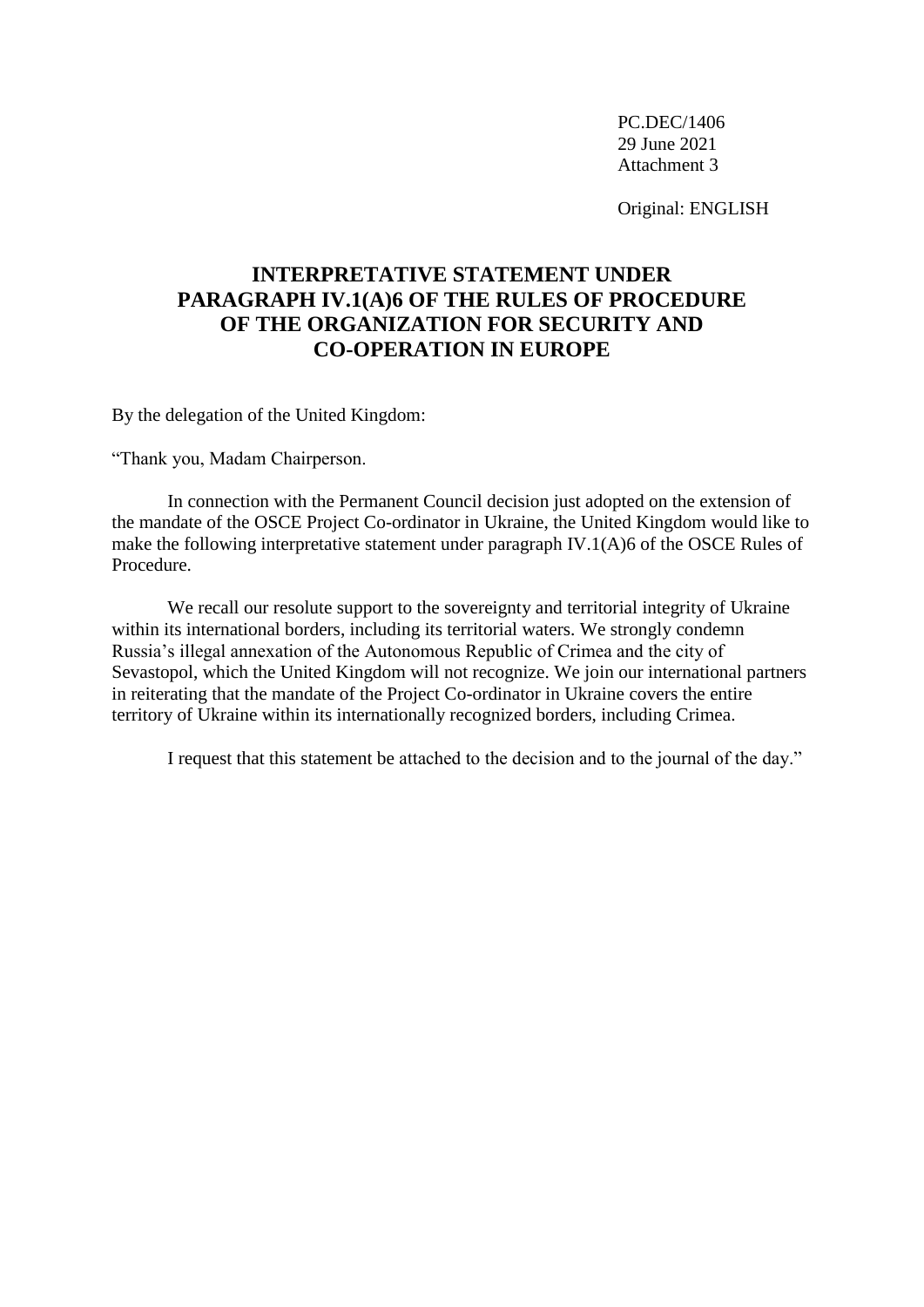ENGLISH Original: RUSSIAN

### **INTERPRETATIVE STATEMENT UNDER PARAGRAPH IV.1(A)6 OF THE RULES OF PROCEDURE OF THE ORGANIZATION FOR SECURITY AND CO-OPERATION IN EUROPE**

By the delegation of the Russian Federation:

"Having joined the consensus regarding the Permanent Council decision on the extension of the mandate of the OSCE Project Co-ordinator in Ukraine, the Russian Federation takes the position that the geographical area of activity of the Co-ordinator will fully reflect the political and legal realities existing since 21 March 2014, namely that the Republic of Crimea and the federal city of Sevastopol are integral parts of the Russian Federation. Consequently, the Co-ordinator's activities, including project activities, do not apply to these constituent entities of the Russian Federation.

Given the protracted nature of the crisis in eastern Ukraine caused by the continuing military operations of the Ukrainian Government against the population of Donbas, and also in view of a number of pressing internal problems in Ukraine, there is a need for active efforts on the part of the Co-ordinator to facilitate proper implementation by Ukraine of its OSCE commitments, including respect for the rights of the Russian-speaking inhabitants of the country and members of national minorities, and also ensuring the rule of law.

I request that this statement be attached to the adopted decision and included in the journal of today's meeting of the Permanent Council."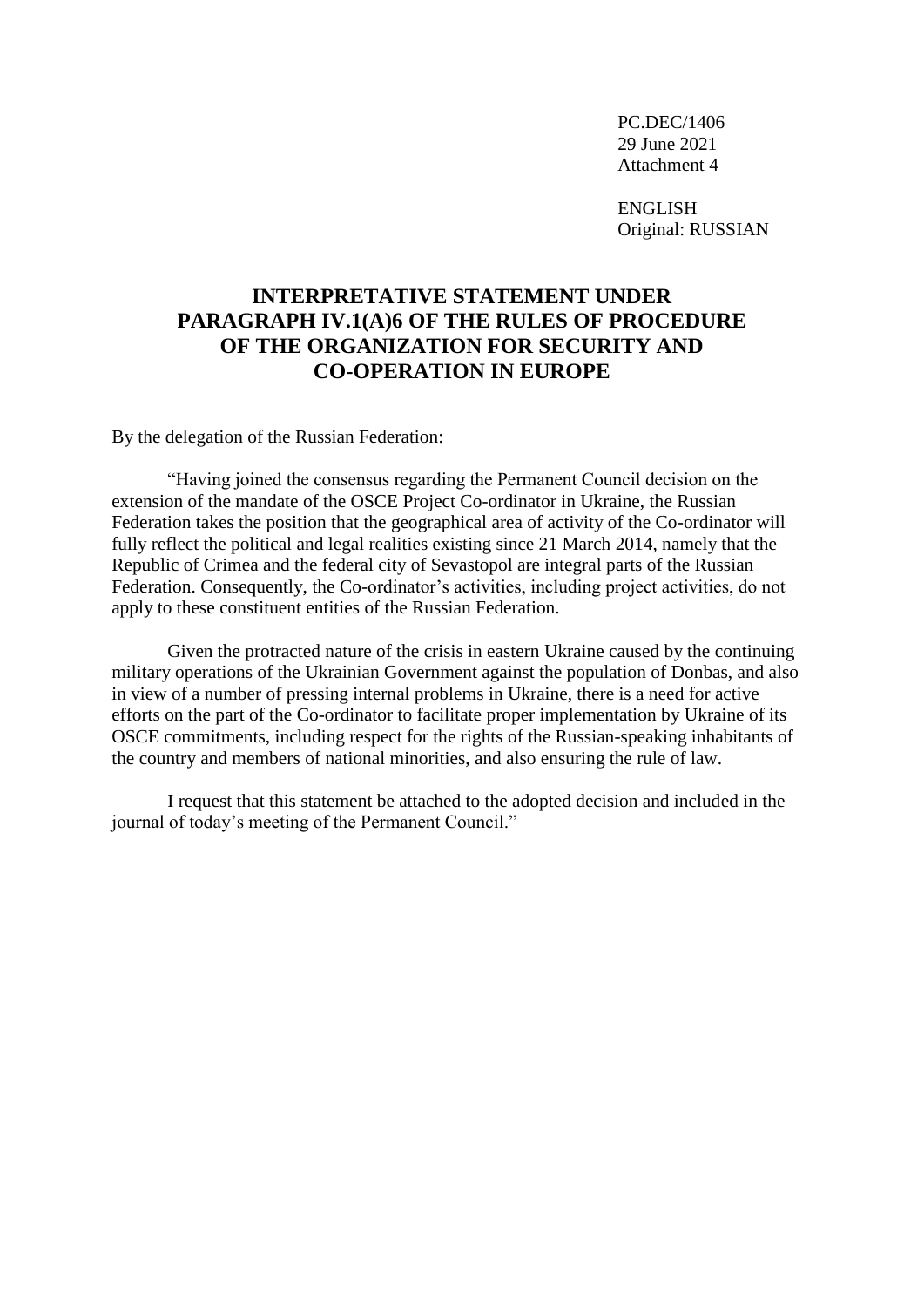Original: ENGLISH

## **INTERPRETATIVE STATEMENT UNDER PARAGRAPH IV.1(A)6 OF THE RULES OF PROCEDURE OF THE ORGANIZATION FOR SECURITY AND CO-OPERATION IN EUROPE**

By the delegation of Turkey:

"Madam Chairperson,

In connection with the adoption of the Permanent Council decision on the extension of the mandate of the OSCE Project Co-ordinator in Ukraine, Turkey wishes to make the following interpretative statement under the relevant provisions of the OSCE Rules of Procedure:

Turkey reiterates that the mandate of the OSCE Project Co-ordinator in Ukraine covers the entire territory of Ukraine, including Crimea, which Turkey continues to regard as part of Ukraine.

I request that this interpretative statement be attached to the journal of the day as well as to the decision in question.

Thank you."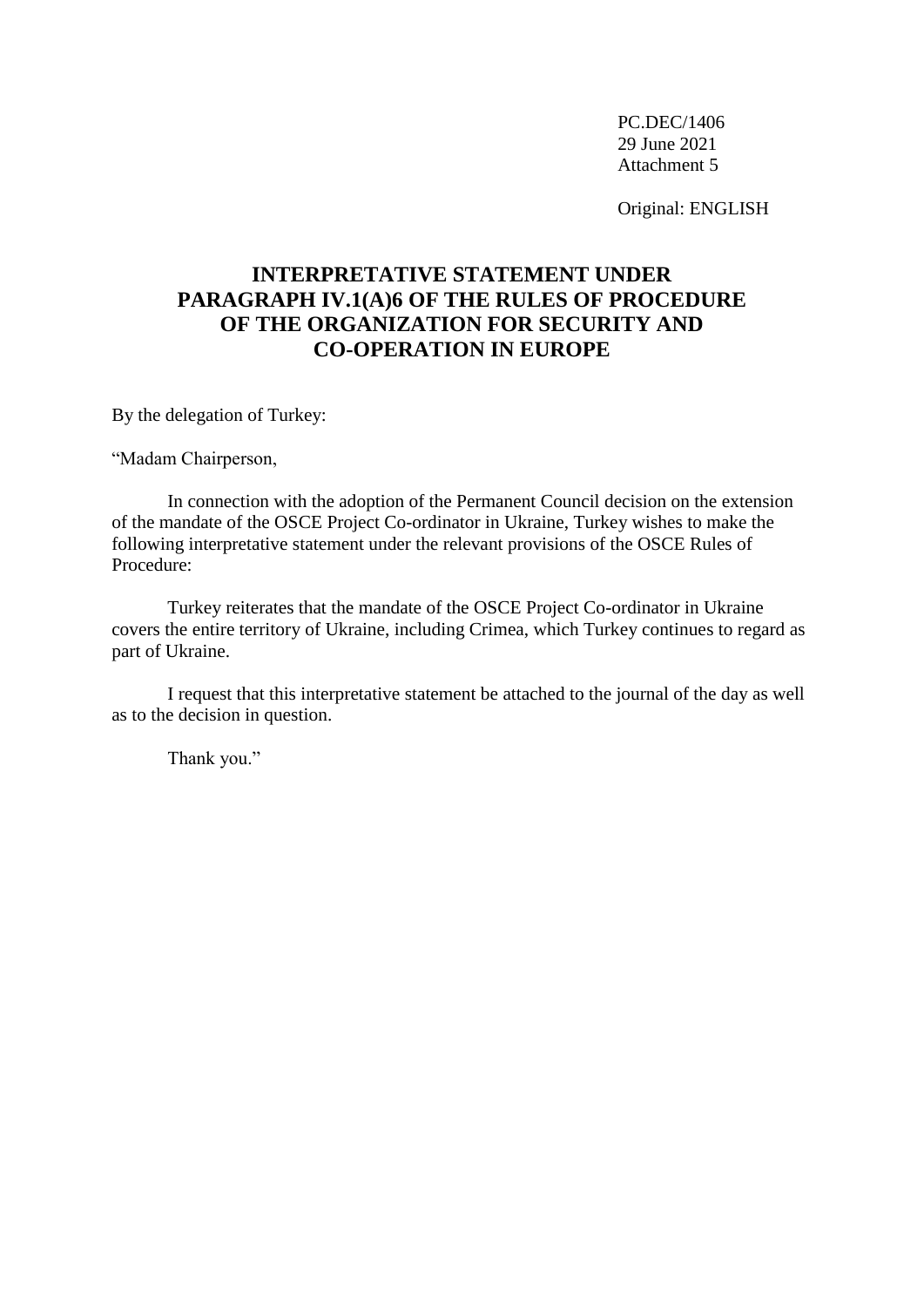Original: ENGLISH

# **INTERPRETATIVE STATEMENT UNDER PARAGRAPH IV.1(A)6 OF THE RULES OF PROCEDURE OF THE ORGANIZATION FOR SECURITY AND CO-OPERATION IN EUROPE**

By the delegation of Canada:

"Madam Chairperson,

Canada wishes to make an interpretative statement under Paragraph IV.1(A)6 of the OSCE Rules of Procedure in connection with the Permanent Council decision just adopted on the extension of the mandate of the OSCE Project Co-ordinator in Ukraine.

The mandate of the Project Co-ordinator in Ukraine, as with the Special Monitoring Mission to Ukraine, applies to the entire country of Ukraine, including Crimea. In this context, we wish to reiterate our full support for Ukraine's sovereignty and territorial integrity within its internationally recognized borders. Canada, like the overwhelming majority of participating States, has not and will not recognize the illegal annexation of Ukraine's Autonomous Republic of Crimea by the Russian Federation.

Canada requests that this statement be attached to the decision and reflected in the journal of the day.

Thank you."